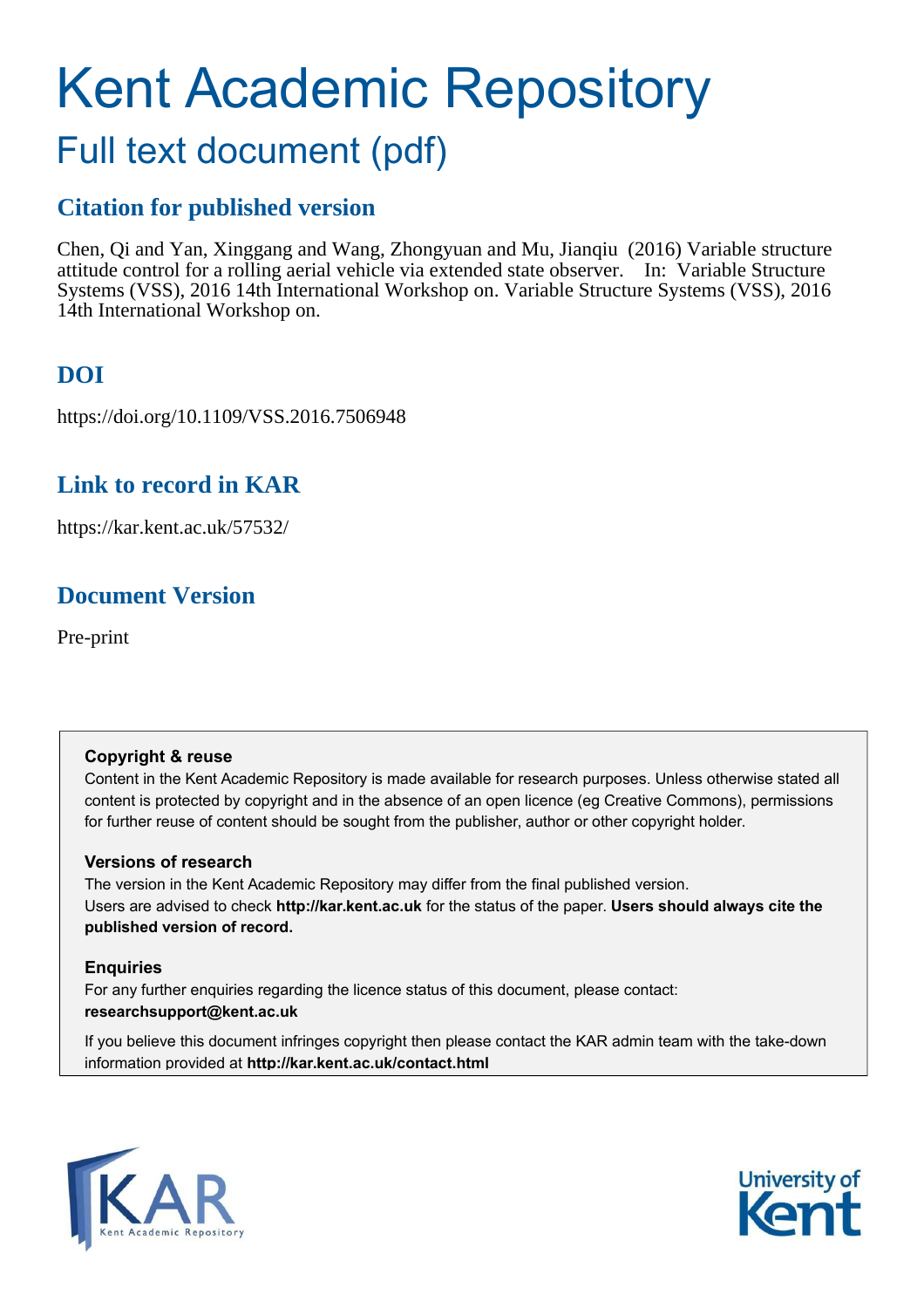# Variable structure attitude control for a rolling aerial vehicle via extended state observer

Qi Chen

School of Energy and Power Engineering Nanjing University of Science and Technology Nanjign, China qiychan@126.com

Zhongyuan Wang

School of Energy and Power Engineering Nanjing University of Science and Technology Nanjign, China zywang@njust.edu.cn

*Abstract* — A novel attitude control scheme is proposed for a **rolling aerial vehicle (RAV) with large uncertainties. Firstly, the RAV highly coupled nonlinear system is separated into attitude loop and angular loop via backstepping technique. The nominal states are calculated based on the procedure of trajectory linearization control (TLC). Then, extended state observers (ESO) are applied to estimate the uncertainties in the RAV system. Meanwhile, a feedback linearization-based controller is synthesized for the attitude loop using the estimated uncertainties, and an ESO-based sliding mode controller is synthesized for the angular rate loop. The stability of the closedloop system is studied. Simulation results with comparisons are presented to demonstrate the feasibility of the proposed control scheme.**

 $Keywords - Rolling$  aerial vehicle, backstepping control, *extended state observer, variable structure control.* 

#### I. INTRODUCTION

A rolling aerial vehicle (RAV) is a kind of aerodynamic controlled missile and flies with a sustained roll rate which is mainly produced by a set of oblique fins. The RAV has advantages of small volume, inherent capacity of compensating for thrust asymmetries and fin misalignments. In addition, low requirement for flight control gyros, accelerometers, and actuators results in a relatively low cost for RAV. These advantages make this kind of vehicles become attractive and promising in military situations [1-3]. However, due to the rolling motion, the dynamics of pitch and yaw channels can be highly coupled with each other, which makes the attitude control design intractable. It is difficult for traditional control design scheme based on each independent channel to achieve a satisfactory performance. Therefore, there is a need to develop an integrated attitude control law using modern advanced control techniques.

In recent years, much research have been carried out on attitude control and many control approaches have been

Xing-Gang Yan School of Engineering and Digital Arts University of Kent Kent, United Kingdom x.yan@kent.ac.uk

Jianqiu Mu

School of Engineering and Digital Arts University of Kent Kent, United Kingdom jm838@kent.ac.uk

proposed. An adaptive backstepping approach was presented in [4], where a wide range of flight envelope is considered, but only the longitudinal dynamic model is taken into account. In [5], Parker et al proposed a nonlinear control method combining an inner loop feedback linearization and an outer loop LQR controller with integral augmentation. This method has shown good robustness with respect to small parameter variations. To further increase the robustness, a robust nonlinear tracking controller by using a min-max LQR control approach was proposed in [6,7]. This controller provides robust stability and good performance for the systems under varying flight conditions. Trajectory linearization control (TLC) has been proven to be an alternative approach for nonlinear tracking problems. It combines an open-loop nominal system and a linear time-varying feedback linearization stabilization, and can provide a certain extent of rejecting disturbances [8,9]. Since only linear term of the original nonlinear system is reserved, this method can only achieve local results. To increase the robustness of TLC in absence of large uncertainties, adaptive neural network was adopted to approximate the uncertainties online [10]. However, due to the complexity of this theory, how to tune the corresponding parameters is a great challenge.

Although the approaches mentioned above have achieved satisfactory performance, but none of them is concerned with the RAV system with highly coupled nonlinear dynamics. Variable structure control has high robustness against uncertainties and can be used to deal with both matched and mismatched uncertainties [14,15,16]. By combining variable structure control and the approaches mentioned above, the attitude control problem for the RAV is considered in this paper. Using backstepping technique and the framework of TLC, extended state observers (ESO) and the observer-based variable structure controllers are developed to tackle the large uncertainties to further improve the performance of the closedloop system. Simulation and comparison are further presented to demonstrate the effectiveness of the proposed approach.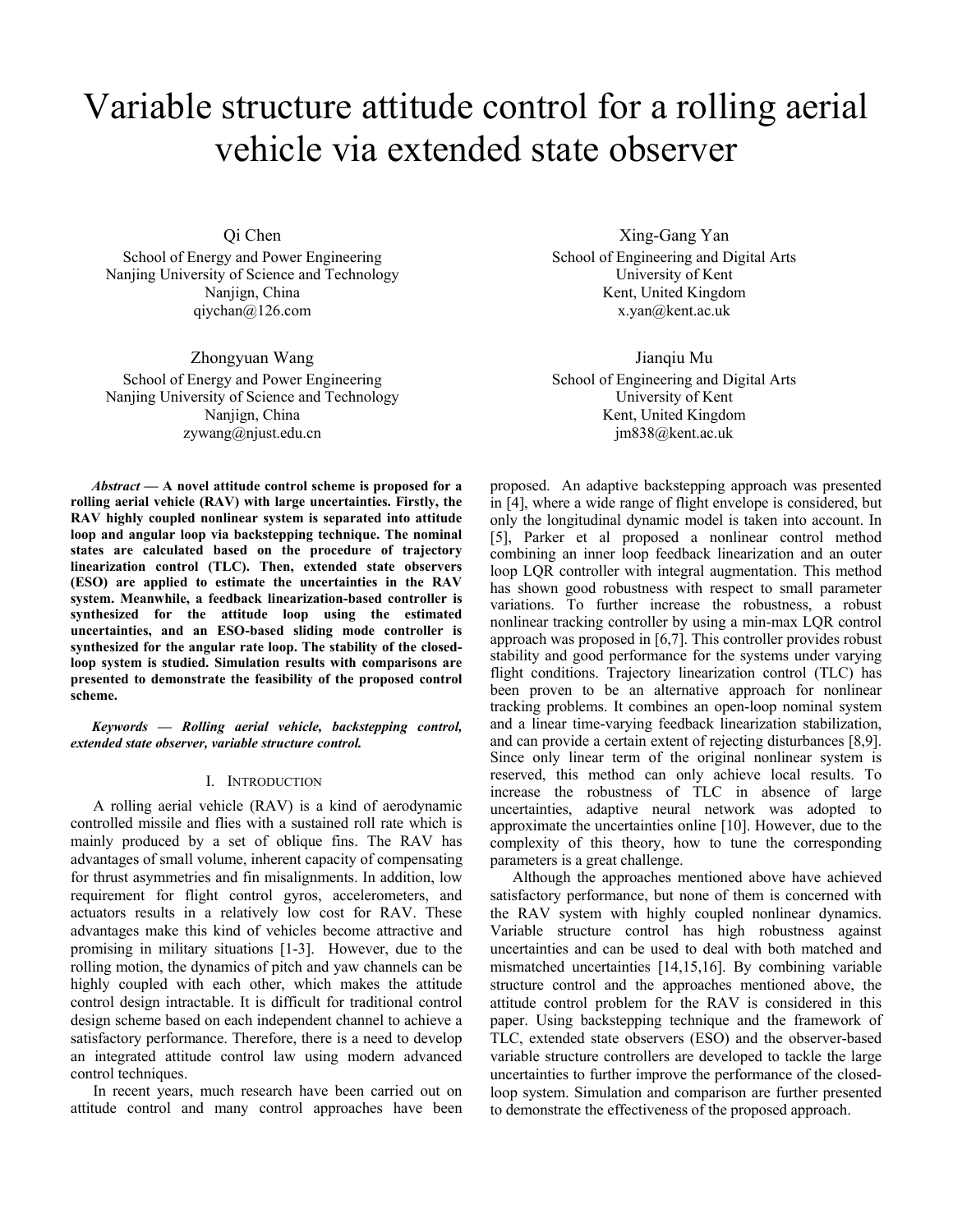II. NONLINEAR ATTITUDE DYNAMICS OF RAV



Fig. 1 RAV configuration and reference frames

Figure 1 illustrates the vehicle's configuration and the reference frames:  $x_1$ ,  $y_1$ , $z_1$  represents the inertial reference frame,  $x_b$ - $y_b$ - $z_b$  and  $x_v$ - $y_v$ - $z_v$  represent the body-fixed and velocity-fixed reference frames respectively. The variables  $\alpha$ ,  $\beta$  are angle of attack and sideslip angle respectively, which represent the relation between  $x_b$ - $y_b$ - $z_b$  and  $x_v$ - $y_v$ - $z_v$ . The variable  $\vartheta$  is the pitch angle. RAV dynamics are usually modeled as a six-degree-of  $$ freedom (6-DOF) motion which consists of translational motion and rotational motion. The translational motion is mainly used to describe the behavior of the center-of-mass, while the rotational motion is used to describe the behavior of the vehicle around its center-of-mass. This work only focuses on the attitude control of the RAV, the equations of translational motion are not considered. The rotational motion governing the rigid-body attitude dynamics of the RAV, can be described by the following equations (see, [11])

$$
\begin{cases}\n\dot{\alpha} = -F_{ya} / (mV \cos \beta) - \omega_y \cos \alpha \tan \beta \tan \vartheta + \omega_y \sin \alpha \tan \beta + \omega_z \\
\dot{\beta} = F_{za} / mV + \omega_y \sin \alpha \tan \vartheta + \omega_y \cos \alpha \\
\dot{\omega}_z = M_z / J_z + J_x \omega_y \omega_x / J_z - J_y \omega_y^2 \tan \vartheta / J_z \\
\dot{\omega}_y = M_y / J_y - J_x \omega_x \omega_z / J_y + J_z \omega_z \omega_y \tan \vartheta / J_y\n\end{cases}
$$
\n(1)  
\nwhere

$$
\begin{aligned}\n\begin{bmatrix}\nF_{ya} \\
F_{za}\n\end{bmatrix} &= \frac{1}{2} \rho V^2 S_{ref} \times \begin{bmatrix} c_y \\
c_z\n\end{bmatrix} + \begin{bmatrix} -mg \cos \theta \cos \gamma_v \\
mg \cos \theta \sin \gamma_v\n\end{bmatrix} \\
&= \frac{1}{2} \rho V^2 S_{ref} \times \begin{bmatrix} c_y^{\alpha} \alpha + c_y^{\delta_z} \delta_z \\
c_y^{\beta} \beta + c_y^{\delta_y} \delta_y\n\end{bmatrix} + \begin{bmatrix} -mg \cos \theta \cos \gamma_v \\
mg \cos \theta \sin \gamma_v\n\end{bmatrix} \\
\begin{bmatrix}\nM_y \\
M_z\n\end{bmatrix} &= \frac{1}{2} \rho V^2 S_{ref} I \times \begin{bmatrix} m_y \\
m_z\n\end{bmatrix} \\
&= \frac{1}{2} \rho V^2 S_{ref} I \times \begin{bmatrix} m_y^{\alpha} \\
m_z^{\alpha} \alpha + m_z^{\delta_z} \frac{\omega_z I}{V} + m_z^{\delta_z} \delta_z \\
m_y^{\beta} \beta + m_y^{\delta_y} \frac{\omega_y I}{V} + m_y^{\delta_y} \delta_y\n\end{bmatrix}\n\end{aligned}
$$

where  $\dot{\theta} = \omega_z$ , the symbols  $\omega_x$ ,  $\omega_y$ ,  $\omega_z$  are rolling rate, yawing rate, and pitching angular rate respectively,  $\delta_{y}$  and  $\delta_{z}$  denote the equivalent rudder and elevator deflections, which are the control variables, *cy* and *cz* are lift and lateral force coefficients,  $m_v$  and  $m_z$  are yawing and pitching moment coefficients respectively. The other parameters can be referred to [11]. As it is assumed that the RAV is equipped with

oblique fins and flying with an approximated constant roll rate, the roll angular rate  $\omega$ <sub>x</sub> is considered as a constant and thus the rolling dynamics can be neglected. Clearly, the presence of  $\omega$ <sub>x</sub> increases the coupling between the yaw and the pitch.

It is noted that the aerodynamic forces generated by the deflections  $\delta$ , and  $\delta$ , are negligible. Assuming that the flight path angle is known, the gravity can be compensated in advance. Therefore, the model (1) can be slightly simplified. For simplicity, the following parameters are introduced

$$
a_{34} = \frac{\rho V^2 S_{ref} c_y^{\alpha}}{2mV}, b_{34} = \frac{\rho V^2 S_{ref} c_z^{\beta}}{2mV}, a_{24} = \frac{\rho V^2 S_{ref} Im_z^{\alpha}}{2J_z},
$$
  
\n
$$
b_{24} = \frac{\rho V^2 S_{ref} Im_y^{\beta}}{2J_y}, a_{22} = \frac{\rho V^2 S_{ref} l^2 m_z^{\overline{\omega}_z}}{2VJ_z}, b_{22} = \frac{\rho V^2 S_{ref} l^2 m_y^{\overline{\omega}_y}}{2VJ_y},
$$
  
\n
$$
a_{25} = \frac{\rho V^2 S_{ref} Im_z^{\delta_z}}{J_z}, b_{25} = \frac{\rho V^2 S_{ref} Im_y^{\delta_y}}{J_y}, c_1 = \frac{J_x \omega_x}{J_z}, c_2 = \frac{J_x \omega_x}{J_y}
$$

System (1) can be rewritten in the following compact form as

$$
\dot{\mathbf{X}}_1 = \mathbf{F}_1(\mathbf{X}_1) + \mathbf{B}_1(\mathbf{X}_1)\mathbf{X}_2 + \Delta \mathbf{d}_1
$$
\n(2)

$$
\dot{\mathbf{X}}_2 = \mathbf{F}_2(\mathbf{X}_1, \mathbf{X}_2) + \mathbf{B}_2(\mathbf{X}_1)\mathbf{U} + \Delta \mathbf{d}_2
$$
\n(3)

where

$$
\mathbf{X}_{1} = \begin{bmatrix} \alpha \\ \beta \end{bmatrix}, \ \mathbf{X}_{2} = \begin{bmatrix} \omega_{z} \\ \omega_{y} \end{bmatrix}, \ \mathbf{U} = \begin{bmatrix} \delta_{z} \\ \delta_{y} \end{bmatrix}, \ \mathbf{F}_{1}(\mathbf{X}_{1}) = \begin{bmatrix} -a_{34}\alpha \\ -b_{34}\beta \end{bmatrix}
$$
 (4)

$$
\mathbf{B}_{1}(\mathbf{X}_{1}) = \begin{bmatrix} 1 & -\cos\alpha\tan\beta\tan\vartheta + \sin\alpha\tan\beta \\ 0 & \sin\alpha\tan\vartheta + \cos\alpha \end{bmatrix}
$$
(5)

$$
\mathbf{F}_2(\mathbf{X}_1, \mathbf{X}_2) = \begin{bmatrix} a_{24}\alpha + a_{22}\omega_z + c_1\omega_y - \omega_y^2 \tan \vartheta \\ b_{24}\beta + b_{22}\omega_y - c_2\omega_z + \omega_z\omega_y \tan \vartheta \end{bmatrix}
$$
 (6)

$$
\mathbf{B}_2(\mathbf{X}_1) = \begin{bmatrix} a_{25} & 0 \\ 0 & b_{25} \end{bmatrix}
$$
 (7)

The symbols  $\Delta \mathbf{d}_1$  and  $\Delta \mathbf{d}_2$  include all the modeling errors and disturbances existing in the RAV. It is assumed that there exist positive constants  $d_{\text{1max}}$ ,  $d_{\text{2max}}$  such that  $\Delta \mathbf{d}_1$  and  $\Delta \mathbf{d}_2$  satisfy

$$
\|\Delta \mathbf{d}_1\| \le d_{1\max} , \|\Delta \mathbf{d}_2\| \le d_{2\max} .
$$

The objective of this paper is to design a control law  $U = \begin{bmatrix} \delta_z & \delta_y \end{bmatrix}^T$  for the RAV described in Eqs. (2) and (3), such that the output  $X_1 = [\alpha \ \beta]^T$  tracks the pre-given reference command  $X_1^{\text{ref}}(t) = [\alpha_{\text{ref}}(t) \ \beta_{\text{ref}}(t)]^T$  even in the presence of modelling errors and external disturbances.

#### III. NONLINEAR CONTROL LAW DESIGN

It should be noted that Eqs. (2) and (3) have special structure, which makes the backstepping method applicable. By using backstepping method, the RAV system can be decomposed into an attitude loop subsystem and angular rate loop subsystem. Fig. 2 shows the control architecture for RAV.

The attitude loop is used to track the reference command  $X_1^{\text{ref}}(t)$  by considering the angular rate  $X_2$  as the virtual input, whereas the angular rate loop is employed to regulate the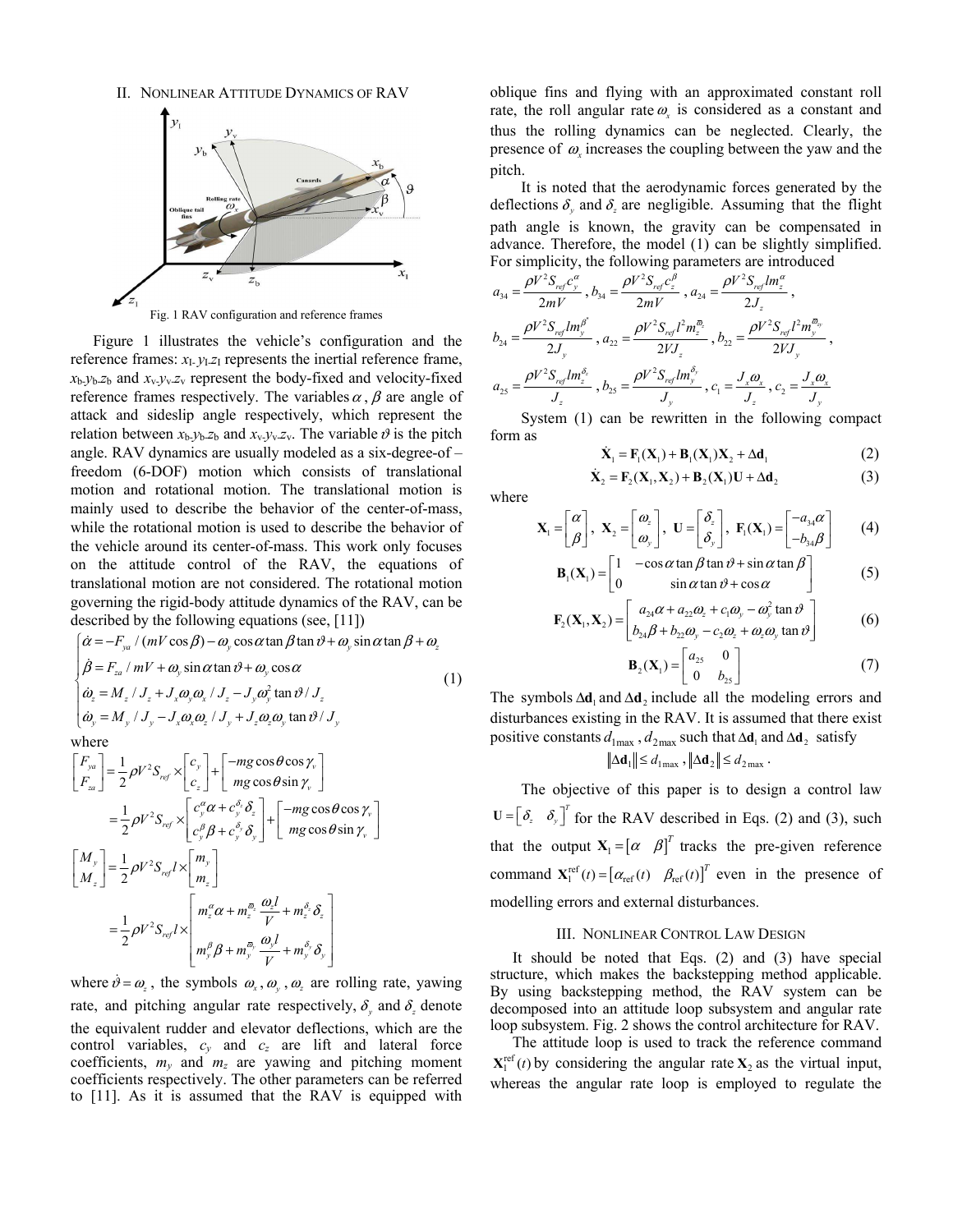angular rate by designing the actual control input **U** so that the angular rate  $X_2$  tracks the reference angular rate  $X_2^{\text{ref}}(t)$ .



Fig. 2 The structure of the proposed control strategy for RAV

#### *A. Control design for attitude loop*

Based on the attitude loop subsystem and the design principle of TLC, the nominal virtual control  $\bar{X}_2$  (i.e. nominal angular rate) can be calculated and described by using Eq. (2) and the reference command  $X_1^{\text{ref}}$ 

$$
\overline{\mathbf{X}}_2 = \mathbf{B}_1 (\mathbf{X}_1^{\text{ref}})^{-1} (\dot{\mathbf{X}}_1^{\text{ref}} - \mathbf{F}_1 (\mathbf{X}_1^{\text{ref}}))
$$
(8)

where  $\dot{\mathbf{X}}_1^{\text{ref}}$  denotes the derivative of  $\mathbf{X}_1^{\text{ref}}$  and can be obtained by passing through a pseudo differentiator represented by the following transfer function [13]

$$
G(s) = \frac{\omega_d s}{s + \omega_d} \tag{9}
$$

where  $\omega_d$  is the bandwidth of the pseudo differentiator.

**Remark 1.** According to the definition of  $\mathbf{B}_{1}$  ( $\cdot$ ) in (5), it can be obtained that

$$
\det(\mathbf{B}_1(\mathbf{X}_1)) = \begin{bmatrix} 1 & -\cos\alpha \tan\beta \tan\vartheta + \sin\alpha \tan\beta \\ 0 & \sin\alpha \tan\vartheta + \cos\alpha \end{bmatrix}
$$

$$
= \sin\alpha \tan\vartheta + \cos\alpha
$$

$$
= \cos(\vartheta - \alpha) / \cos\vartheta
$$

Note that  $\vartheta - \alpha$  is approximately equal to the flight path angle and during the entire flight of RAV,  $\vartheta$  and  $\alpha$  belong to the following set

$$
\left\{(\vartheta,\alpha)\middle|\vartheta-\alpha\right|<\frac{\pi}{2},|\vartheta|<\frac{\pi}{2}\right\}
$$

Therefore  $det(\mathbf{B}_{1}(\mathbf{X}_{1}^{\text{ref}})) \neq 0$  can be guaranteed, i.e. the matrix  $\mathbf{B}_1(\mathbf{X}_1^{\text{ref}})$  is invertible.

Defining the tracking error  $\mathbf{E}_1 = \mathbf{X}_1 - \mathbf{X}_1^{\text{ref}}$  for the attitude loop subsystem, together with Eq. (2) and Eq. (8), the tracking error dynamics are formulated as

$$
\dot{\mathbf{E}}_1 = \dot{\mathbf{X}}_1 - \dot{\mathbf{X}}_1^{\text{ref}} = \mathbf{F}_1(\mathbf{X}_1) + \mathbf{B}_1(\mathbf{X}_1)\mathbf{X}_2 + \Delta \mathbf{d}_1 - \mathbf{F}_1(\mathbf{X}_1^{\text{ref}}) - \mathbf{B}_1(\mathbf{X}_1^{\text{ref}}) \overline{\mathbf{X}}_2 \n= \mathbf{F}_1(\mathbf{X}_1^{\text{ref}} + \mathbf{E}_1) + \mathbf{B}_1(\mathbf{X}_1^{\text{ref}} + \mathbf{E}_1)(\overline{\mathbf{X}}_2 + \widetilde{\mathbf{X}}_2) + \Delta \mathbf{d}_1 - \mathbf{F}_1(\mathbf{X}_1^{\text{ref}}) - \mathbf{B}_1(\mathbf{X}_1^{\text{ref}}) \overline{\mathbf{X}}_2
$$
\n(10)

where  $\tilde{\mathbf{X}}_2 = \mathbf{X}_2 - \bar{\mathbf{X}}_2$ . By linearizing (10) along the nominal trajectory ( $X_1^{\text{ref}}, \overline{X}_2$ ), it is obtained that

$$
\dot{\mathbf{E}}_1 = \mathbf{A}_1(t)\mathbf{E}_1 + \mathbf{B}_1(t)\tilde{\mathbf{X}}_2 + \Delta \mathbf{d}_1
$$
 (11)

where

$$
\mathbf{A}_1(t) = \left(\frac{\partial \mathbf{F}_1(\mathbf{X}_1)}{\partial \mathbf{X}_1} + \frac{\partial (\mathbf{B}_1(\mathbf{X}_1)\mathbf{X}_2)}{\partial \mathbf{X}_1}\right) \Big|_{\left(\mathbf{X}_1^{\text{ref}}, \overline{\mathbf{X}}_2\right)}, \ \ \mathbf{B}_1(t) = \mathbf{B}_1(\mathbf{X}_1) \Big|_{\left(\mathbf{X}_1^{\text{ref}}, \overline{\mathbf{X}}_2\right)}.
$$

In (11),  $\tilde{\mathbf{X}}_2$  is viewed as a virtual control and designed as

 $\tilde{\mathbf{X}}_2 = \mathbf{B}_1(t)^{-1} \Big[ \big( \mathbf{K}_1 - \mathbf{A}_1(t) \big) \mathbf{E}_1 - \Delta \mathbf{d}_1 \Big]$ ,  $\mathbf{K}_1 = \text{diag}(k_{11}, k_{12})$  (12) where  $\mathbf{K}_1$  is a design matrix with  $k_{11} > 0$ ,  $k_{12} > 0$  to ensure the asymptotic stability of (11). It is noted that the virtual control (12) involves the uncertainty  $\Delta \mathbf{d}_1$  which is completely unknown. In order to deal with this issue, a second-order ESO proposed in [12] is applied to estimate  $\Delta \mathbf{d}_1$ . Firstly, an extended state  $X_3$  is added as the uncertainty  $\Delta d_1$ , and (2) can be rewritten as

$$
\begin{cases} \dot{\mathbf{X}}_1 = \mathbf{F}_1(\mathbf{X}_1) + \mathbf{B}_1(\mathbf{X}_1)(\bar{\mathbf{X}}_2 + \tilde{\mathbf{X}}_2) + \mathbf{X}_3 \\ \dot{\mathbf{X}}_3 = \xi_1(t) \end{cases}
$$
\n(13)

where the function  $\xi_1(t)$  is the derivative of the uncertainty  $\Delta \mathbf{d}_1$ . Then the following ESO is constructed.

$$
\begin{cases} \dot{\hat{\mathbf{X}}}_1 = \hat{\mathbf{X}}_3 + l_1 \mathbf{e}_1 + \mathbf{F}_1(\hat{\mathbf{X}}_1) + \mathbf{B}_1(\hat{\mathbf{X}}_1)(\bar{\mathbf{X}}_2 + \tilde{\mathbf{X}}_2) \\ \dot{\mathbf{X}}_3 = l_2 \mathbf{e}_1 \end{cases}
$$
(14)

where  $\mathbf{e}_1 = \mathbf{X}_1 - \hat{\mathbf{X}}_1$  is the estimation error of the ESO,  $\hat{\mathbf{X}}_1$  is the estimate of  $X_1$ ,  $\hat{X}_3$  is the estimate of  $X_3$  (i.e. the uncertainty  $\Delta \mathbf{d}_1$ ,  $l_1$  and  $l_2$  denote the observer gains and are tuned by using bandwidth-based method [13]. The stability and convergence of ESO can be referred to [12,13]. Based on the estimated uncertainty  $\hat{\mathbf{X}}_3$ , the virtual control is modified as

$$
\tilde{\mathbf{X}}_2 = \mathbf{B}_1(t)^{-1} \Big[ -(\mathbf{K}_1 + \mathbf{A}_1(t)) \mathbf{E}_1 - \hat{\mathbf{X}}_3 \Big], \ \mathbf{K}_1 = \text{diag}(k_{11}, k_{12}) \quad (15)
$$

Then, from (8) and (15), the compound control law for attitude loop is designed as

$$
\mathbf{X}_2^{\text{ref}} = \overline{\mathbf{X}}_2 + \tilde{\mathbf{X}}_2 \tag{16}
$$

where  $X_2^{\text{ref}}$  denotes reference command for angular rate loop.

#### *B. Control design for angular rate loop*

Since the reference command for angular rate loop has been obtained in (16) in the previous section, following the process of TLC, the corresponding control for nominal system in (3) can be calculated as follows

$$
\overline{\mathbf{U}} = \mathbf{B}_2 (\mathbf{X}_1^{\text{ref}})^{-1} (\dot{\mathbf{X}}_2^{\text{ref}} - \mathbf{F}_2 (\mathbf{X}_1^{\text{ref}}, \mathbf{X}_2^{\text{ref}}))
$$
(17)

where  $\overline{U}$  is the nominal control (i.e. nominal rudder and elevator deflections) for angular rate loop.  $\dot{\mathbf{X}}_2^{\text{ref}}$  denotes the derivative of  $X_2^{\text{ref}}$  and can be obtained by the pseudo differentiator (9). Similar to the process in section above, define the angular rate tracking error  $\mathbf{E}_2 = \mathbf{X}_2 - \mathbf{X}_2^{\text{ref}}$ , the tracking error dynamics for angular rate system can be formulated as

$$
\dot{\mathbf{E}}_2 = \dot{\mathbf{X}}_2 - \dot{\mathbf{X}}_2^{\text{ref}} = \mathbf{F}_2(\mathbf{X}_1, \mathbf{X}_2) + \mathbf{B}_2(\mathbf{X}_1)\mathbf{U} + \Delta \mathbf{d}_2 - \mathbf{F}_2(\mathbf{X}_1, \mathbf{X}_2^{\text{ref}}) - \mathbf{B}_2(\mathbf{X}_1)\overline{\mathbf{U}}
$$
\n
$$
= \mathbf{F}_2(\mathbf{X}_1, \mathbf{X}_2^{\text{ref}} + \mathbf{E}_2) + \mathbf{B}_2(\mathbf{X}_1)(\overline{\mathbf{U}} + \widetilde{\mathbf{U}}) + \Delta \mathbf{d}_2 - \mathbf{F}_2(\mathbf{X}_1, \mathbf{X}_2^{\text{ref}}) - \mathbf{B}_2(\mathbf{X}_1)\overline{\mathbf{U}}
$$
\n(18)

where  $\tilde{U} = U - \overline{U}$ . By linearizing (18) along the nominal trajectory ( $X_2^{\text{ref}}$ ,  $\overline{U}$ ), it is obtained that

$$
\dot{\mathbf{E}}_2 = \mathbf{A}_2(t)\mathbf{E}_2 + \mathbf{B}_2(t)\tilde{\mathbf{U}} + \Delta \mathbf{d}_2
$$
 (19)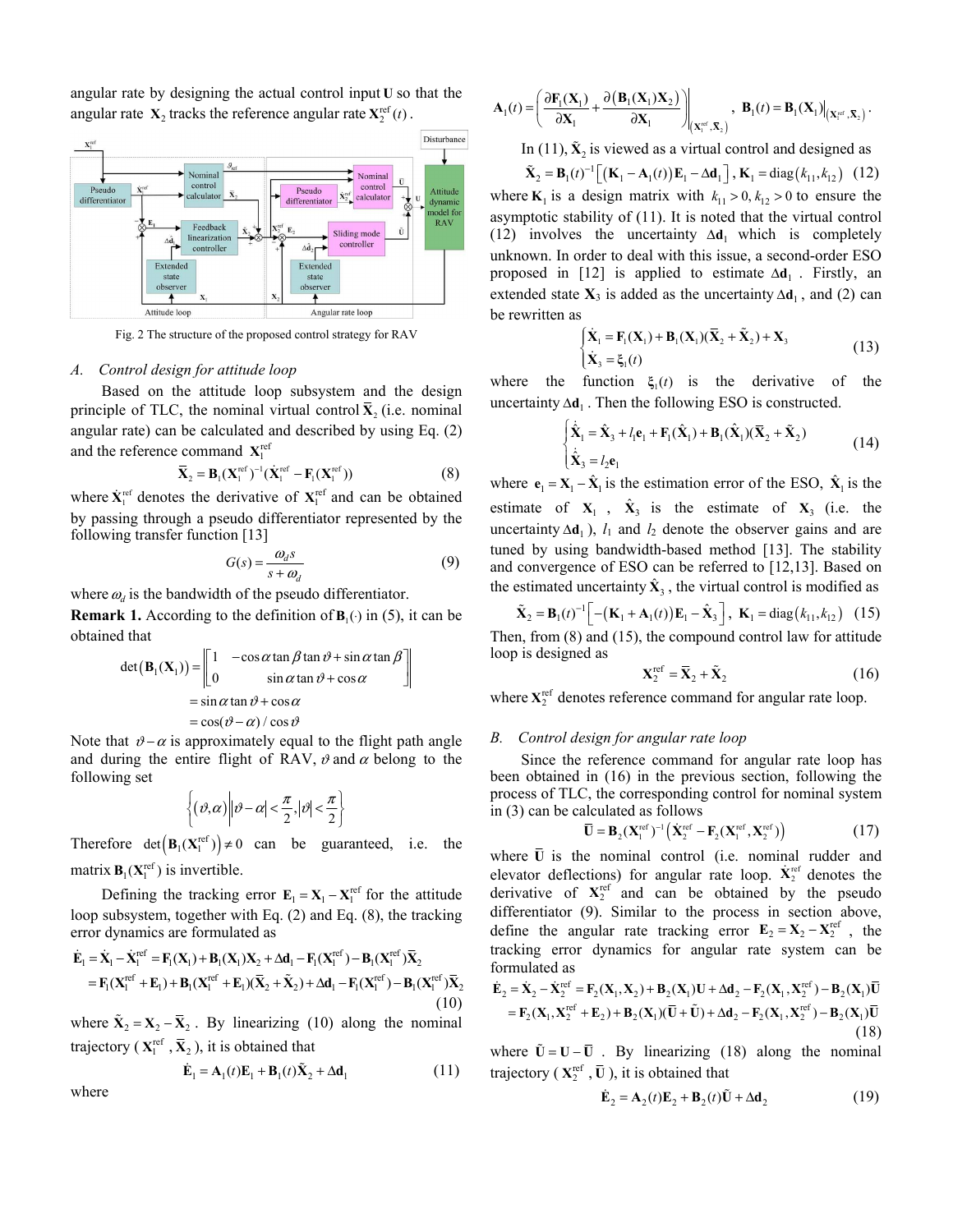where  $\mathbf{A}_2(t) = \frac{\partial \mathbf{F}_2(\mathbf{A}_1, \mathbf{A}_2)}{\partial \mathbf{X}_2}\bigg|_{\mathbf{Y}^{\text{ref}}}$  $2(n_1,\Lambda_2)$  $\frac{\partial \mathbf{F}_2(\mathbf{X}_1, \mathbf{X}_2)}{\partial \mathbf{X}_2}$  $\mathbf{F}_2(\mathbf{X}_1,\mathbf{X})$  $\mathbf{A}_2(t) = \frac{\partial \mathbf{F}_2(\mathbf{X}_1, \mathbf{X}_2)}{\partial \mathbf{X}_2}$ ,  $\mathbf{B}_2(t) = \mathbf{B}_2(\mathbf{X}_1)$ .

To deal with the tracking error stabilization problem of system (19), a sliding surface is chosen as

$$
S = E_2 \tag{20}
$$

Note, the sliding surface has the same dimension with the order of system (19). Therefore, it only needs to consider the reachability issue of the corresponding error dynamics. Now consider the following reaching law

$$
\dot{\mathbf{S}} = -\tau \mathbf{S} - \varepsilon |\mathbf{S}|^{\gamma} \operatorname{sgn}(\mathbf{S}) \tag{21}
$$

where  $\tau = \text{diag} [\tau_1, \tau_2]^T$ ,  $\tau_i > 0$ ,  $\epsilon = \text{diag} [\epsilon_1, \epsilon_2]^T$ ,  $\epsilon_i > 0$ ,

 $\text{sgn}(\mathbf{S}) = [\text{sgn}(S_1), \text{sgn}(S_2)]^T, |\mathbf{S}|^{\gamma} = [|S_1|^{\gamma}, |S_2|^{\gamma}]^T, 0 < \gamma < 1, \text{ and } S_i$ is the *i*th component of *S*. From Eqs. (19) and (20), the

derivative of *S* can be derived as

$$
\dot{\mathbf{S}} = \dot{\mathbf{E}}_2 = \mathbf{A}_2(t)\mathbf{E}_2 + \mathbf{B}_2(t)\tilde{\mathbf{U}} + \Delta \mathbf{d}_2
$$
 (22)

Using the reaching law (21), a pseudo-law is designed as

$$
\tilde{\mathbf{U}}_{\text{pseudo}} = \mathbf{B}_2^{-1} \Big( -\mathbf{A}_2(t) - \Delta \mathbf{d}_2 - \tau \mathbf{S} - \varepsilon |\mathbf{S}|^\gamma \text{sgn}(\mathbf{S}) \Big) \tag{23}
$$

Next, the objective is to estimate the uncertainty  $\Delta d_2$  in (23). Also, an extended state  $X_5$  is introduced as the uncertainty  $\Delta \mathbf{d}_2$ , the system (3) is rewritten as

$$
\begin{cases} \dot{\mathbf{X}}_2 = \mathbf{F}_2(\mathbf{X}_1, \mathbf{X}_2) + \mathbf{B}_2(\mathbf{X}_1) \mathbf{U} + \mathbf{X}_5 \\ \dot{\mathbf{X}}_5 = \xi_2(t) \end{cases}
$$
\n(24)

where the function  $\xi_2(t)$  is the derivative of the uncertainty Δ**d**<sup>2</sup> . Then the following second-order ESO [12] for system (24) is applied to estimate the uncertainty  $\Delta d$ <sub>2</sub>

$$
\begin{cases}\n\dot{\hat{\mathbf{X}}}_2 = \hat{\mathbf{X}}_5 + l_1 \mathbf{e}_2 + \mathbf{F}_2 (\hat{\mathbf{X}}_1, \hat{\mathbf{X}}_2) + \mathbf{B}_2 (\hat{\mathbf{X}}_1) (\mathbf{\bar{U}} + \mathbf{\tilde{U}}) \\
\dot{\mathbf{X}}_5 = l_2 \mathbf{e}_2\n\end{cases}
$$
\n(25)

where  $\mathbf{e}_2 = \mathbf{X}_2 - \hat{\mathbf{X}}_2$  is the estimation error of the ESO,  $\hat{\mathbf{X}}_2$  is the estimate of  $X_2$ ,  $\hat{X}_5$  is the estimate of  $X_5$ . With the uncertainty estimated by (25), the control law (23) is modified as

$$
\tilde{\mathbf{U}} = \mathbf{B}_2^{-1} \left( -\mathbf{A}_2(t) - \hat{\mathbf{X}}_5 - \tau \mathbf{S} - \varepsilon |\mathbf{S}|^{\gamma} \operatorname{sgn}(\mathbf{S}) \right) \tag{26}
$$

Finally, the overall control law for angular rate loop is  
\n
$$
U = \overline{U} + \tilde{U}
$$
\n(27)

where  $\bar{U}$  and  $\tilde{U}$  are defined in (17) and (26) respectively.

#### IV. STABILITY ANALISIS

In this section, the stability of the closed-loop system of (2) and (3) is analyzed. Before giving the theorem, the following lemmas are needed.

**Lemma 1.** [14]: If  $p \in (0,2)$ , then the flowing inequality holds

$$
\left(\sum_{i=1}^{2}|x_{i}|^{2}\right)^{p/2} \le \sum_{i=1}^{2}|x_{i}|^{p}
$$
\n(28)

**Lemma 2**. [14]: The equilibrium point  $x=0$  of the system  $\dot{x} = f(x)$  is globally finite-time stable for any given condition  $x(0) = x_0$ , if a Lyapunov description can be obtained as

$$
\dot{V}(x) + \lambda_1 V(x) + \lambda_2 V^{\alpha}(x) \le 0
$$
\n
$$
\lambda_1 > 0, \lambda_2 > 0, 0 < \alpha < 1
$$
\n(29)

and the setting time can be given by

$$
T \le \frac{1}{\lambda_1 (1 - \alpha)} \ln \frac{\lambda_1 V^{1 - \alpha}(x_0) + \lambda_2}{\lambda_2} \tag{30}
$$

**Theorem 1**. Consider the tracking error dynamics of angular rate loop. The proposed control law (26) together with the ESO described in (25), guarantees that the tracking error trajectory for the angular rate loop is driven onto the sliding surface in finite time and converge to a residual set of the origin.

**Proof**. Consider the following Lyapunov function candidate

$$
V_1 = \frac{1}{2} \mathbf{S}^T \mathbf{S} \tag{31}
$$

Taking the derivative of (31) and applying the control (26) to (22) yields

$$
\dot{V}_1 = \mathbf{S}^T \dot{\mathbf{S}} = \mathbf{S}^T \left( -\tau \mathbf{S} - \varepsilon |\mathbf{S}|^{\gamma} \operatorname{sgn}(\mathbf{S}) + \Delta \mathbf{d}_2 - \Delta \hat{\mathbf{d}}_2 \right)
$$
  
= 
$$
-\tau ||\mathbf{S}||^2 - \varepsilon ||\mathbf{S}||^{\gamma+1} + \mathbf{S}^T \Delta \tilde{\mathbf{d}}_2
$$
 (32)

where  $\Delta \tilde{\mathbf{d}}_2$  is the estimate error for  $\Delta \mathbf{d}_2$  and  $\Delta \tilde{\mathbf{d}}_2 = \Delta \mathbf{d}_2 - \Delta \hat{\mathbf{d}}_2$ . According to Lemma 1, we have

$$
\dot{V}_1 \le -2\tau_{\min} V_1 - \varepsilon_{\min} 2^{(\gamma+1)/2} V_1^{(\gamma+1)/2} + \left| \mathbf{S}^T \Delta \tilde{\mathbf{d}}_2 \right| \tag{33}
$$

where  $\tau_{\min} = \min(\tau_i)$  and  $\varepsilon_{\min} = \min(\varepsilon_i)$ . Suppose that there exists a scalar  $0 < \theta \le 1$  such that the inequality (33) can be expressed as

$$
\dot{V}_1 \le -\left(2\tau_{\min}V_1 + \varepsilon_{\min} 2^{(\gamma+1)/2} V_1^{(\gamma+1)/2}\right)\theta -\left(2\tau_{\min}V_1 + \varepsilon_{\min} 2^{(\gamma+1)/2} V_1^{(\gamma+1)/2}\right)(1-\theta) + \left|\mathbf{S}^T \Delta \tilde{\mathbf{d}}_2\right|
$$
(34)

It is clear that  $\dot{V}_1 \le - \left( 2\tau_{\min} V_1 + \varepsilon_{\min} 2^{(\gamma+1)/2} V_1^{(\gamma+1)/2} \right) \theta$  if  $(2\tau_{\min}V_1 + \varepsilon_{\min}2^{(\gamma+1)/2}V_1^{(\gamma+1)/2})(1-\theta) \ge |\mathbf{S}^T\Delta\tilde{\mathbf{d}}_2|$  . According to

Lemma 2, the decrease of  $V_1(t)$  eventually drives the trajectory of the closed-loop angular rate tracking error into the set

$$
\mathbf{S} \in \left( \tau_{\min} \mathbf{S} + \varepsilon_{\min} |\mathbf{S}|^{\gamma} \le \frac{\Delta \tilde{\mathbf{d}}_2}{1 - \theta} \right) \tag{35}
$$

with the reaching time

$$
T_{\text{reach}} \le \frac{1}{\tau_{\min} \theta (1 - \gamma)} \ln \frac{2 \tau_{\min} V^{(1 - \gamma)/2} (\mathcal{S}(0)) + \varepsilon_{\min} 2^{(\gamma + 1)/2}}{\varepsilon_{\min} 2^{(\gamma + 1)/2}} \qquad (36)
$$

It should be noted that the estimate error of ESO is proved to be much smaller by appropriately selection of parameters  $l_1$  and  $l_2$  [13]. Consequently, (35) indicates that the trajectory of the closed-loop angular rate tracking error is bounded by a very small set.

**Theorem 2**. Consider the tracking error dynamics of attitude loop. The proposed control law (15) together with the ESO described by (14), guarantees that the tracking error for attitude loop converge to a residual set of the origin.

**Proof**. Consider the following Lyapunov function candidate

$$
V_2 = \frac{1}{2} \mathbf{E}_1^T \mathbf{E}_1
$$
 (37)

Taking the derivative of (37) and making use of the control (15) yields

$$
\qquad \text{as} \qquad
$$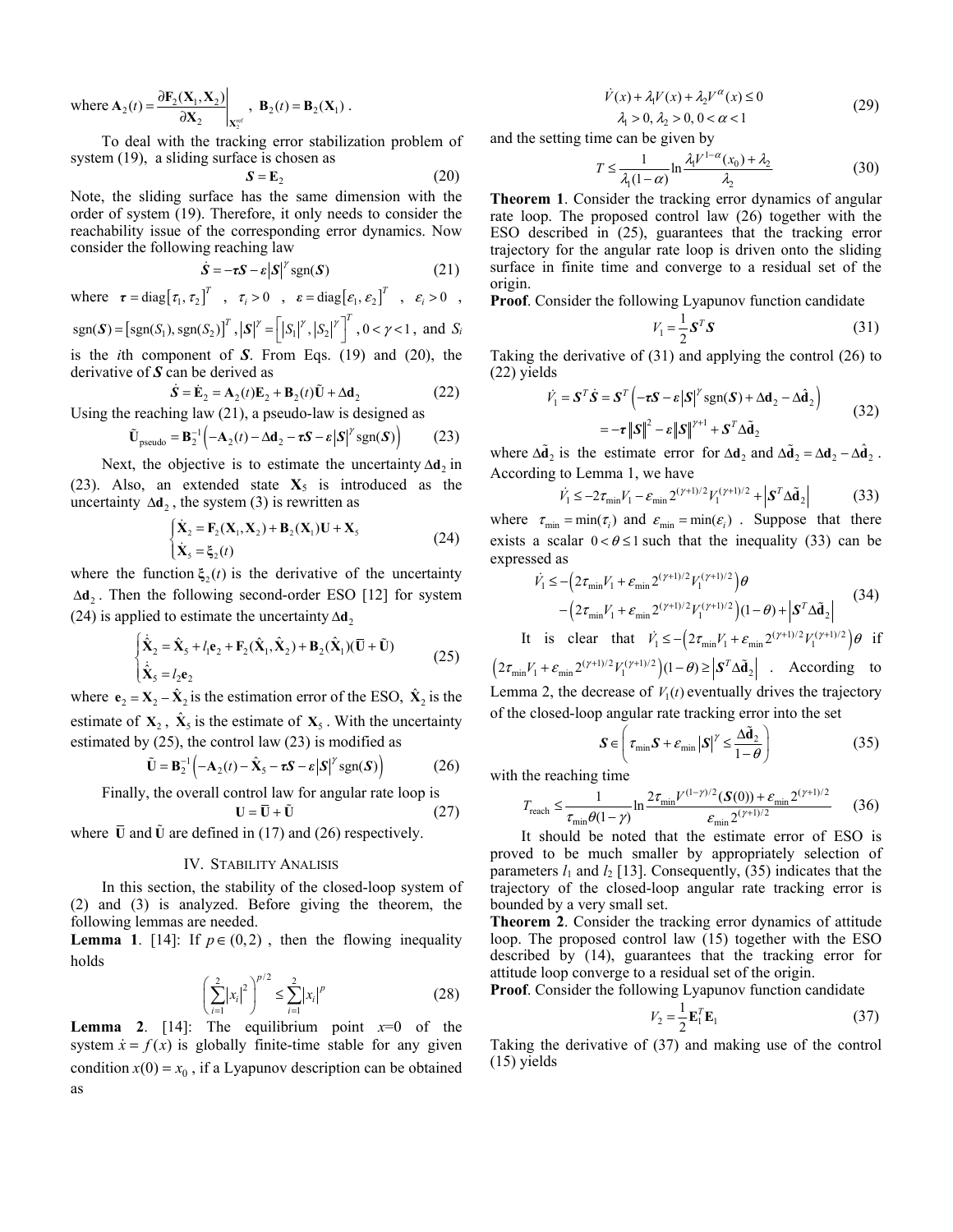$$
\dot{V}_2 = \mathbf{E}_1^T \dot{\mathbf{E}}_1 = \mathbf{E}_1^T \dot{\mathbf{E}}_1
$$
  
=  $\mathbf{E}_1^T (\mathbf{A}_1(t)\mathbf{E}_1 + \mathbf{B}_1(t)\tilde{\mathbf{X}}_2 + \Delta \mathbf{d}_1)$   
=  $\mathbf{E}_1^T (-\mathbf{K}_1 \mathbf{E}_1 + \Delta \mathbf{d}_1 - \hat{\mathbf{X}}_3)$  (38)

Considering the estimate error of ESO yields

$$
\dot{V}_2 = \mathbf{E}_1^T \left( -\mathbf{K}_1 \mathbf{E}_1 + \Delta \tilde{\mathbf{d}}_1 \right) \le -k_{\min} \left\| \mathbf{E}_1 \right\|^2 + \left\| \mathbf{E}_1 \right\| \left\| \Delta \tilde{\mathbf{d}}_1 \right\| \tag{39}
$$

where  $k_{\min} = \min(k_i)$  and  $\Delta \tilde{\mathbf{d}}_1$  is the estimate error for  $\Delta \mathbf{d}_1$ . Also,  $\Delta \tilde{\mathbf{d}}_1$  is bounded by appropriately selecting parameters  $l_1$  and  $l_2$ as proved in [13]. Thus, when the design parameter  $k_i$  is chosen large enough,  $\dot{V}_2 < 0$  can be guaranteed. Furthermore, the decrease of  $V_2$  eventually drives the tracking error trajectory of the attitude loop into  $||\mathbf{E}_1|| \le ||\Delta \tilde{\mathbf{d}}_1|| / k_{\min}$  which depends on the error  $\Delta \tilde{\mathbf{d}}_1$ .

#### V. SIMULATION RESULTS

In this section, the effectiveness of the proposed control scheme is evaluated by numerical simulation. Comparison with the existing results is also provided.

The ESO parameters are chosen as  $l_1=240$  and  $l_2=1920$ , the bandwidth of the pseudo differentiator is  $\omega_d = 50$ , the parameters of the controller are  $K_1 = 10I_2$ ,  $\tau = 5I_2$ ,  $\epsilon = 0.4I_2$ 

and  $\gamma = 0.7$ . For simulation purpose, the uncertainties are given by

$$
\Delta \mathbf{d}_1 = [0.2 \sin \alpha + 0.1 \cos(4t) \quad 0.1 \sin(50\alpha) \cos \beta]^T,
$$

#### $\Delta$ **d**<sub>2</sub>=[3.1sin(2*t*) 2.2sin(*t*)cos(2*t*)]<sup>T</sup>.

For the purpose of comparison, the traditional TLC proposed in [8] is also applied for the case study. The attitude angle, angular rate and deflection angles obtained by the proposed control scheme are shown in Fig. 3. It is obvious that the closed-loop RAV system can perform a nice tracking property in the presence of uncertainties. As shown in the local time history of the attitude trajectory, the angle of attack can track its reference accurately and rapidly. In addition, the deflection angles are chattering free and fairly smooth. The estimate performance of the ESO is shown in Fig. 4. It is clearly that the ESO can estimate the uncertainties with fast speed and high accuracy. An accurate estimation of uncertainties contributes to a better disturbance rejection and smooth control profile for the closed-loop system. Therefore, an acceptable and feasible tracking performance for RAV can be assured under the proposed control scheme even in the presence of large uncertainties.



Fig. 3 Simulation results for the proposed control scheme



Fig. 4 Estimate performance of ESO